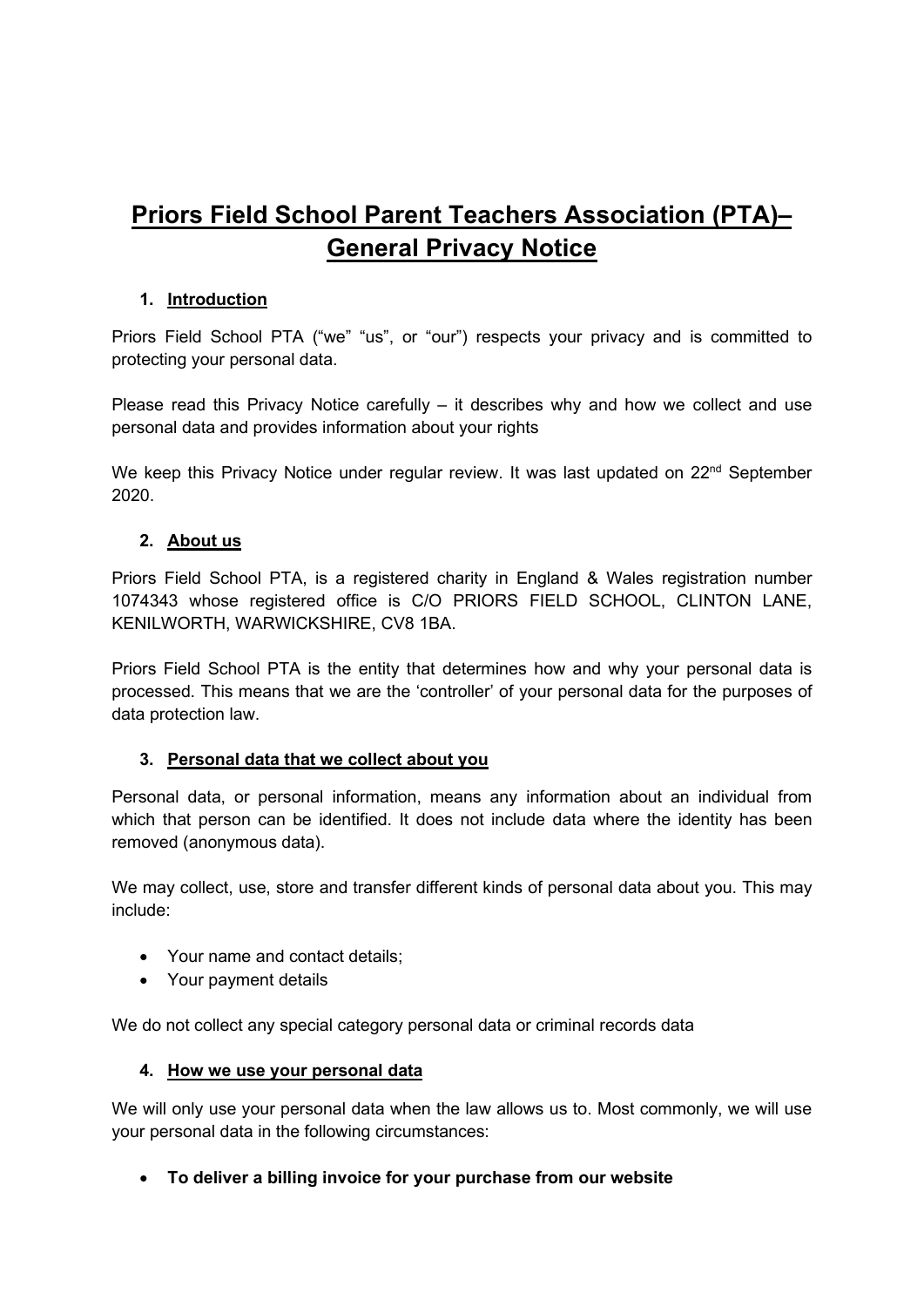# • **To help you with your enquiry or request**

We only process your personal data to exact the transaction of goods.

# **5. Who we share your personal data with**

We use Wix.com to design and manage our website and to manage our interactions with you, and therefore your personal data, including banking details will be passed to Wix.com when you make a purchase on our site. You can find further details of how Wix manages your personal data in their [privacy policy here.](https://www.wix.com/about/privacy)

# **6. Lawful basis for processing**

Data Protection Legislation requires that we meet certain conditions before we are allowed to use your data in the manner described in this notice, including having a "lawful basis" for the processing. The basis for processing will be as follows:

6.1.(b): "processing is necessary for the performance of a contract to which the data subject is party or in order to take steps at the request of the data subject prior to entering into a contract"

# **7. International transfers**

We use Wix.com whos servers are based in multiple international zones. Where personal data is transferred outside of the EU/EEA the data is subject to 'model clauses' and additional security measures in line with the standards set out by the European Commission. You can find more information about their [privacy policy here.](https://www.wix.com/about/privacy) Your data may therefore be transferred outside of the EU/EEA.

# **8. Information security**

We have put in place appropriate security measures to prevent your personal data from being accidentally lost, used or accessed in an unauthorised way, altered or disclosed. We have established procedures to deal with any suspected personal data breach and will notify you and any applicable regulator of a breach where we are legally required to do so.

# **9. Data retention**

We will only retain your personal data for as long as necessary to fulfil the purposes we collected it for, including for the purposes of satisfying any legal, accounting, or reporting requirements.

We will keep your personal data for a maximum of 1 year from your initial interaction with us, except where it is required by law to retain the data for a longer period.